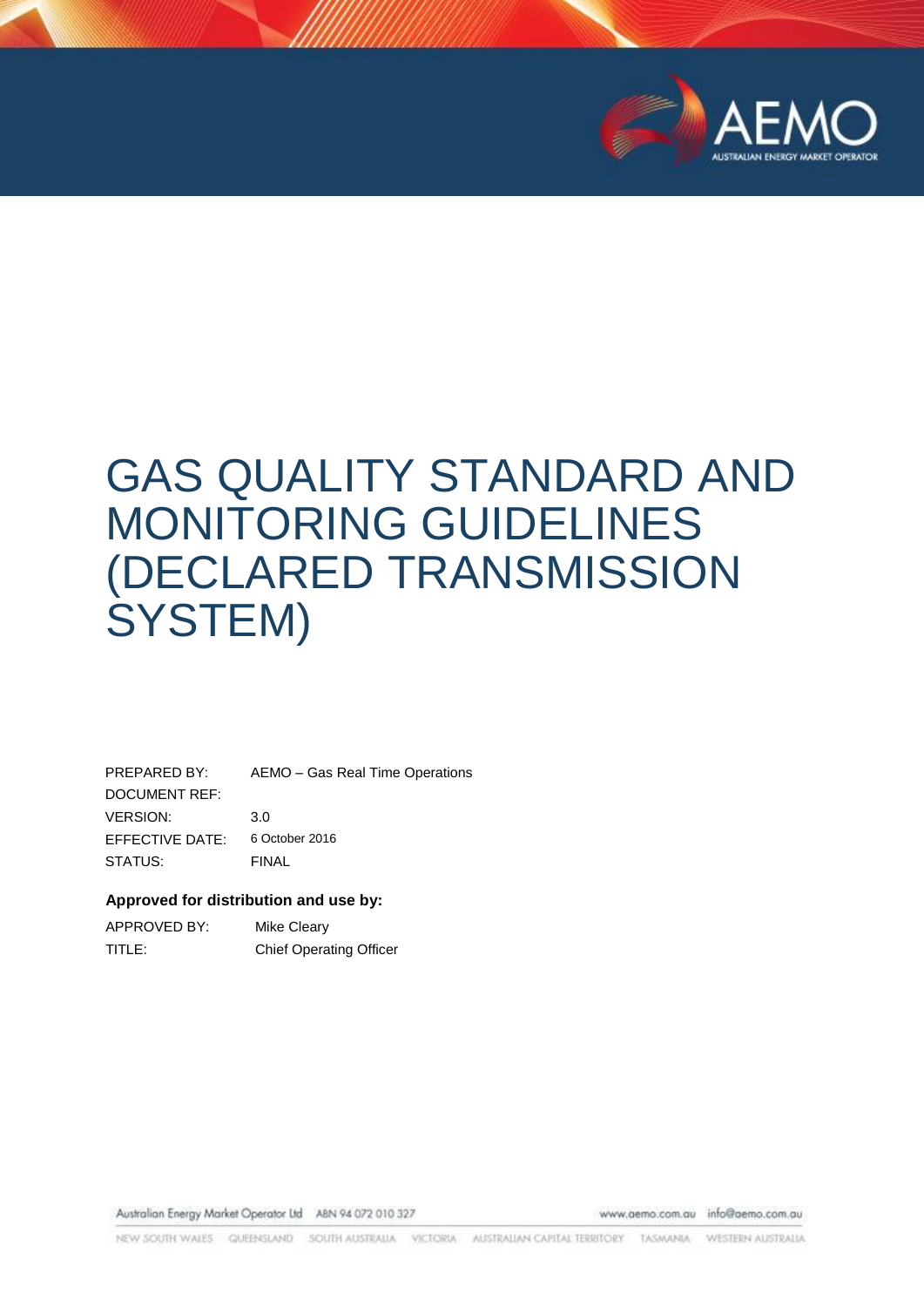

## **VERSION RELEASE HISTORY**

| <b>Version</b> | <b>Effective Date</b> | <b>Summary of Changes</b>                                                                                                         |
|----------------|-----------------------|-----------------------------------------------------------------------------------------------------------------------------------|
| 1.0            |                       | Refer to "Gas Quality Standard – System Injection Points" for earlier history.                                                    |
| 2.0            | 29 May 2014           | Updated to reflect changes in AS 4564-2011.                                                                                       |
| 3.0            | 6 October 2016        | Updated to include requirements for developing gas quality monitoring systems<br>and gas quality monitoring plans. Title updated. |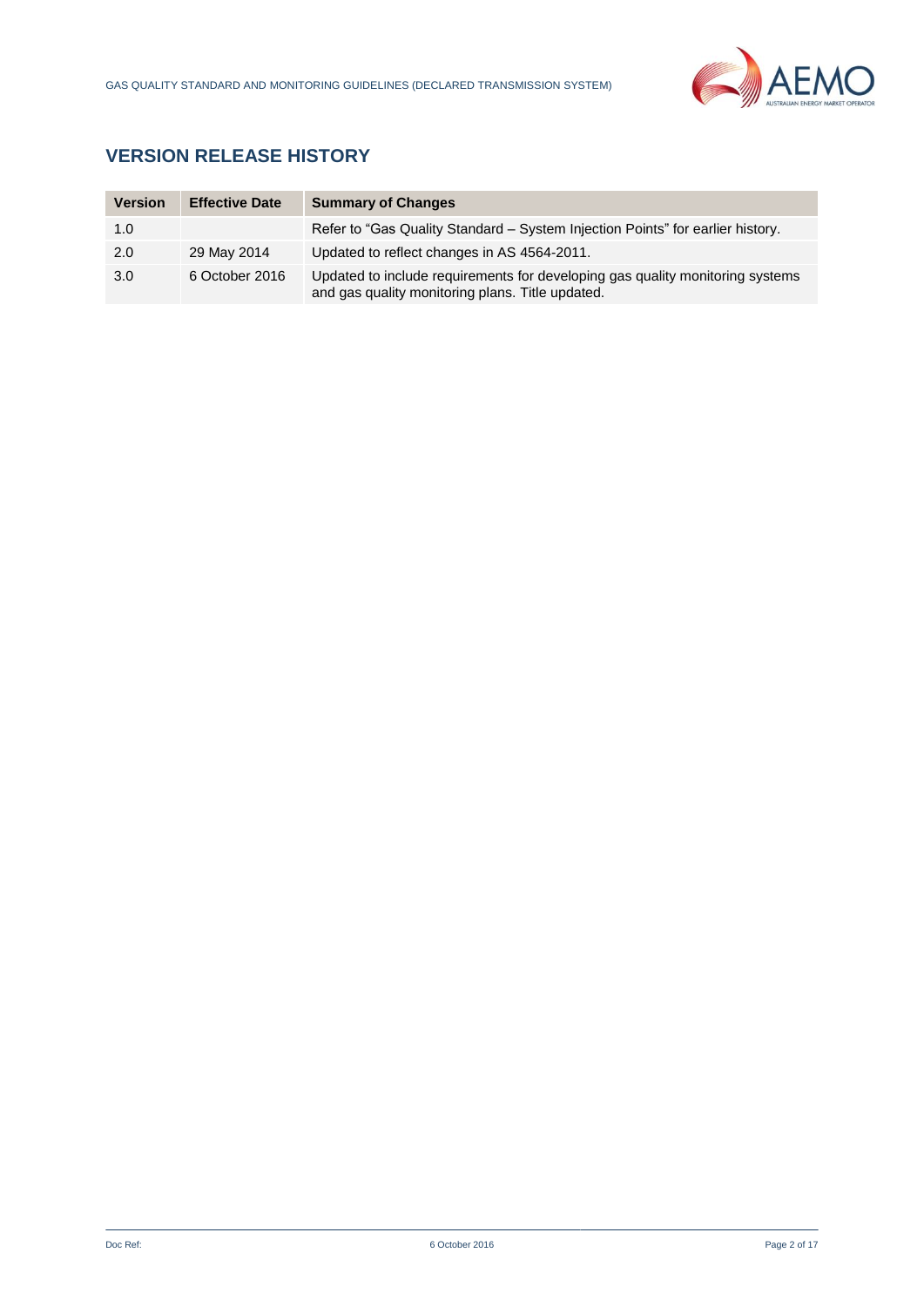

## **CONTENTS**

| $1_{-}$ | <b>INTRODUCTION</b>                       | 5  |
|---------|-------------------------------------------|----|
| 2.      | <b>GAS QUALITY STANDARDS</b>              |    |
| 3.      | <b>GAS QUALITY MONITORING SYSTEM</b>      | 10 |
| 4.      | <b>GAS QUALITY MONITORING PLAN</b>        | 13 |
|         | APPENDIX A SCHEMATIC DIAGRAM REQUIREMENTS |    |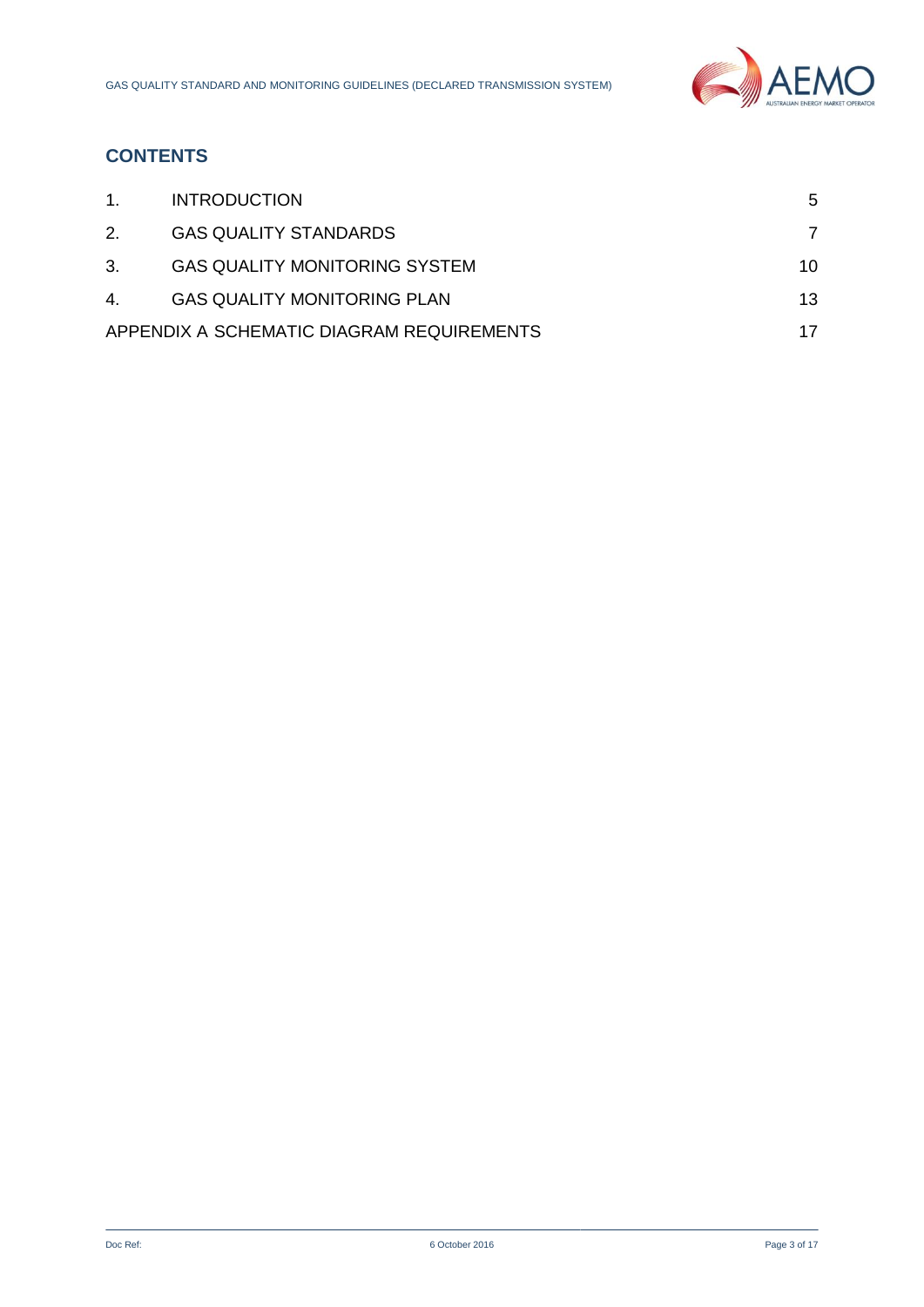

## **Important Notice**

#### **Purpose**

AEMO has prepared this document to provide information about gas quality standards, and gas quality monitoring for system injection points in the Victorian declared transmission system, as at the date of publication.

#### **Disclaimer**

This document or the information in it may be subsequently updated or amended. This document does not constitute legal or business advice, and should not be relied on as a substitute for obtaining detailed advice about the National Gas Law, the National Gas Rules, or any other applicable laws, regulations, procedures or policies. AEMO has made every effort to ensure the quality of the information in this document but cannot guarantee its accuracy or completeness.

Accordingly, to the maximum extent permitted by law, AEMO and its officers, employees and consultants involved in the preparation of this document:

- make no representation or warranty, express or implied, as to the currency, accuracy, reliability or completeness of the information in this document; and
- are not liable (whether by reason of negligence or otherwise) for any statements or representations in this document, or any omissions from it, or for any use or reliance on the information in it.

#### **Copyright**

© 2016 Australian Energy Market Operator Limited. The material in this publication may be used in accordance with the [copyright permissions](http://www.aemo.com.au/en/About-AEMO/Copyright-Permissions) on AEMO's website.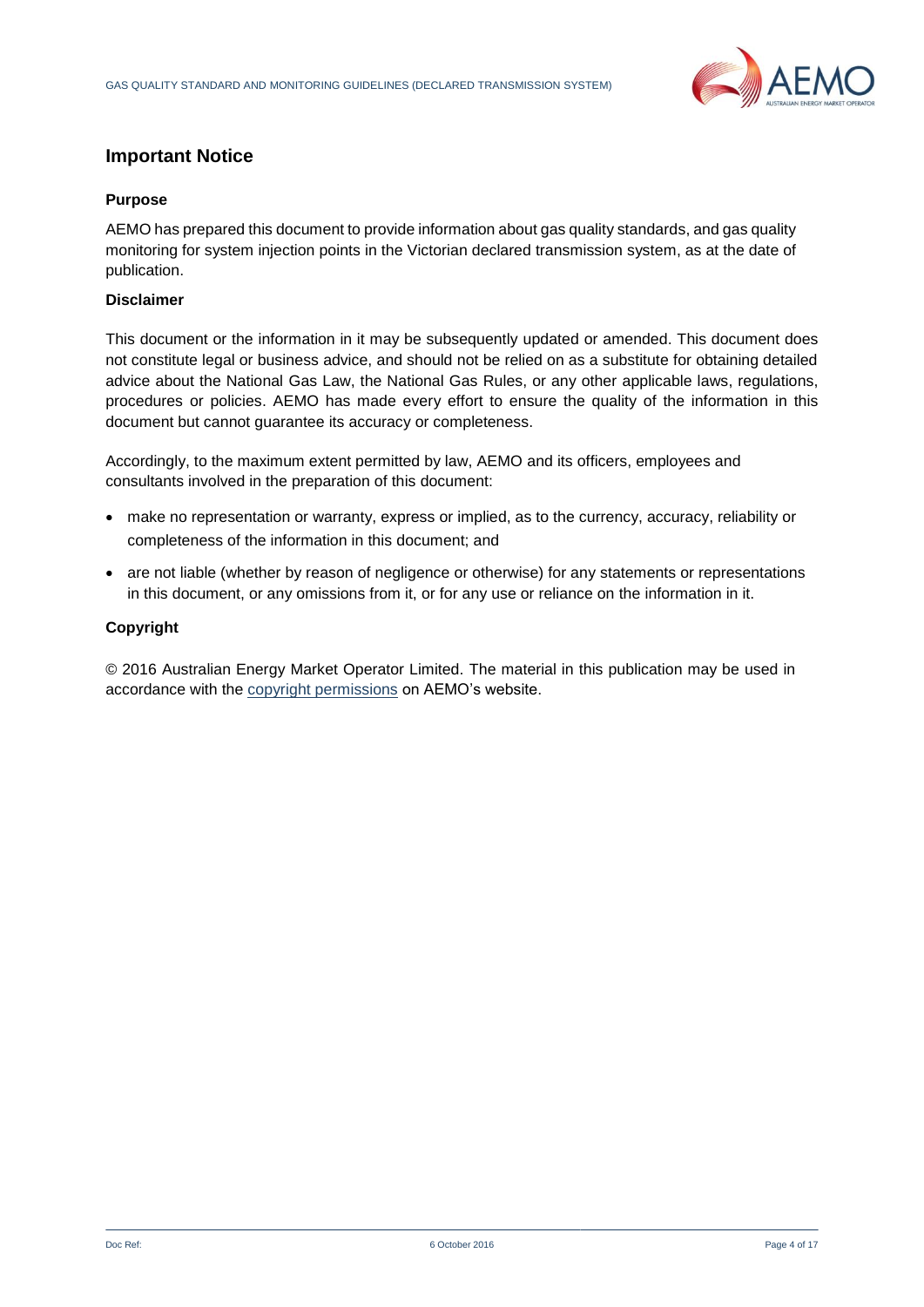

## <span id="page-4-0"></span>**1. INTRODUCTION**

## **1.1. Purpose and Scope**

This Guide provides information about the gas quality standard applicable to all system injection points in the Victorian Declared Transmission System (referred to as 'standard gas quality specifications' under Part 19 of the National Gas Rules; see also AS 4564-2011, and Gas Safety (Gas Quality) Regulations<sup>1</sup>).

It also provides an overview of AEMO's requirements for gas quality monitoring systems and plans (per rule 288 of the National Gas Rules) for the Victorian Declared Transmission System (DTS).

## **1.2. Definitions and Interpretation**

#### **1.2.1. Glossary**

The words, phrases and abbreviations set out below have the meanings set out opposite them when used in this Guide.

Terms defined in the National Gas Law or the National Gas Rules have the same meanings in this Guide unless otherwise specified in this clause.

| Term                | <b>Definition</b>                                                                 |
|---------------------|-----------------------------------------------------------------------------------|
| Becquerel (Bq)      | Number of nucleus decays per second in a given quantity of radioactive substance. |
| <b>CTM</b>          | Custody Transfer Meter.                                                           |
| <b>DTS</b>          | Declared Transmission System in Victoria.                                         |
| <b>ESV</b>          | Energy Safe Victoria.                                                             |
| Max                 | Maximum.                                                                          |
| Microgram $(\mu g)$ | A unit of mass equal to one millionth $(10^{-6})$ of a gram.                      |
| Milligram (mg)      | A unit of mass equal to one thousandth $(10^{-3})$ of a gram.                     |
| Min                 | Minimum.                                                                          |
| Responsible Person  | As defined by rule 292 of the Rules.                                              |
| <b>RTU</b>          | Remote Telemetry Unit.                                                            |
| <b>Rules</b>        | National Gas Rules.                                                               |
| <b>TBM</b>          | Tertiary Butyl Mercaptan - a Mercaptan used in gas odorisation.                   |
| THT                 | Tetrahydrothiophene - a cyclic sulphide used in gas odorisation.                  |
|                     |                                                                                   |

#### **1.2.2. Interpretation**

The following principles of interpretation apply to this Guide unless otherwise expressly stated:

- (a) This Guide is subject to the principles of interpretation set out in Schedule 2 of the National Gas Law.
- (b) References to time are references to Australian Eastern Standard Time.

l <sup>1</sup> Gas Safety (Gas Quality) Regulations 2007. Version No. 003. Version as at 12 February 2016.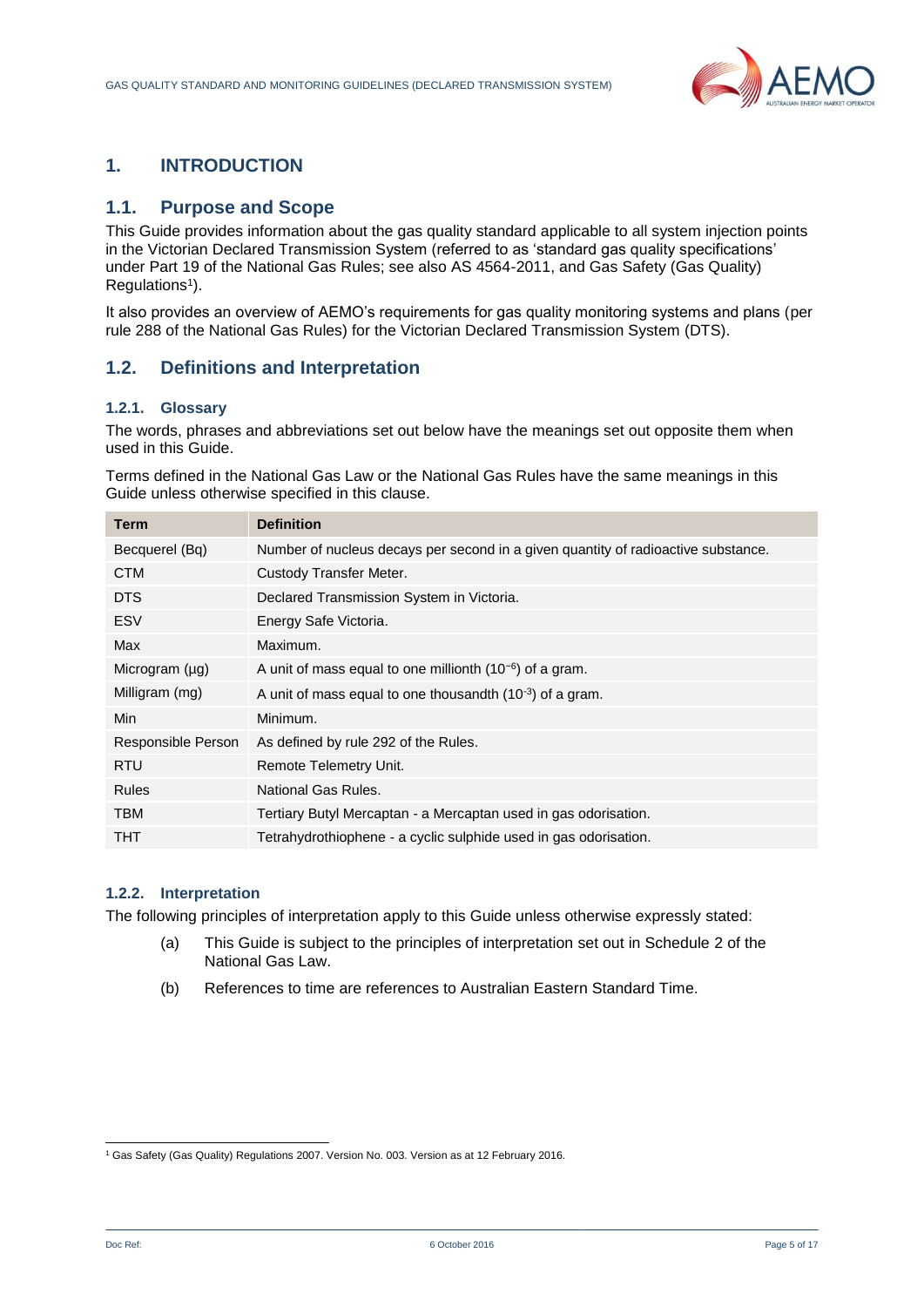

## **1.3. Related Documents**

| <b>Reference</b>                 | Title                                                        | Location     |
|----------------------------------|--------------------------------------------------------------|--------------|
| AS 2885                          | AS 2885-2008 - Pipelines - gas and liquid petroleum          | Online       |
| AS 4564                          | AS 4564-2011 - Specification for general purpose natural gas | Online       |
| Regulations                      | Gas Safety (Gas Quality) Regulations 2007                    | Online       |
| <b>Gas Quality</b><br>Guidelines | <b>AEMO Gas Quality Guidelines</b>                           | AEMO website |
| <b>NGR</b>                       | National Gas Rules                                           | AEMC website |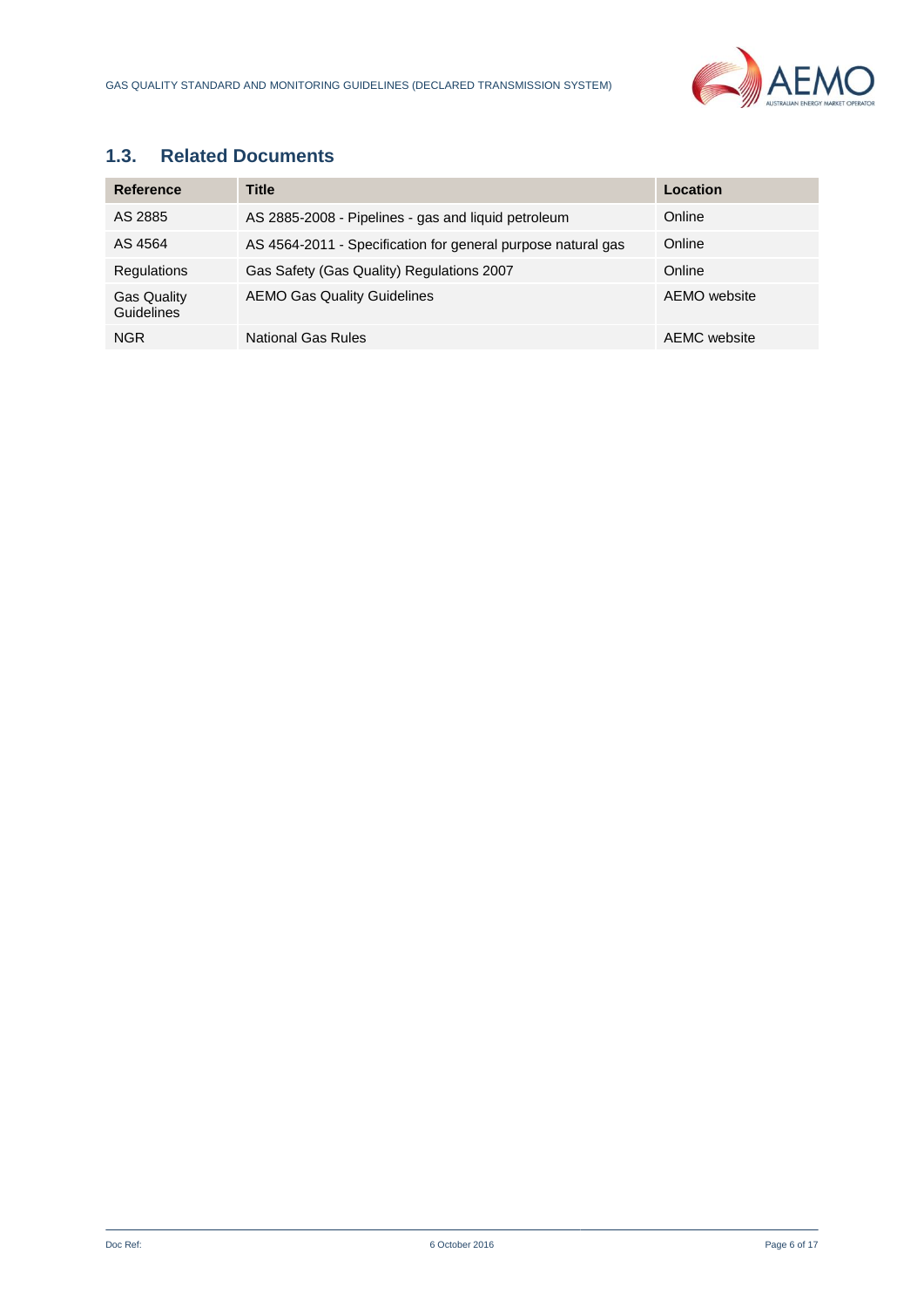

## <span id="page-6-0"></span>**2. GAS QUALITY STANDARDS**

## **2.1. Substantive Provisions**

The gas quality standard shown in Table 1 sets out the quality standard with which gas injected into or withdrawn from the DTS must comply. This is to be read in conjunction with section 2.2 below and the Gas Safety (Gas Quality) Regulations. The units in the table are as follows:

- Cubic metre ( $m^3$ ) refers to a cubic metre of gas at standard conditions of 101.325 kPa absolute and 15°C.
- Pressures are gauge unless otherwise specified.

| <b>Parameter/Characteristic</b>                                    | <b>Gas Quality Standard Limit</b>                                                           |
|--------------------------------------------------------------------|---------------------------------------------------------------------------------------------|
| Required under regulation 6 of the<br><b>Regulations / AS-4564</b> |                                                                                             |
| Wobbe Index - Max                                                  | 52.0 $MJ/m3$                                                                                |
| Wobbe Index - Min                                                  | 46.0 $MJ/m3$                                                                                |
| Higher Heating Value - Max                                         | 42.3 MJ/m <sup>3</sup>                                                                      |
| Oxygen - Max                                                       | $0.2$ mol%                                                                                  |
| Hydrogen Sulphide - Max                                            | 5.7 mg/m <sup>3</sup>                                                                       |
| Total Sulphur - Max (including odorant)                            | 50 mg/m $3$                                                                                 |
| Water Dewpoint at Maximum<br>Transmission Pressure - Max           | 0 °C                                                                                        |
| Water content of gas - Max<br>(based on 15,000 kPa)                | 73 mg/m $3$                                                                                 |
| Hydrocarbon Dewpoint - Max                                         | 2.0 °C at 3500 kPa                                                                          |
| Total Inerts - Max (including Oxygen)                              | $7.0$ mol%                                                                                  |
| $Oil - Max$                                                        | 20 mL/TJ                                                                                    |
| <b>Gas Odorisation</b>                                             | Odorisation at rates between 7.0 and 14.0 mg/m <sup>3</sup> of a 70/30 blend<br>of THT/TBM. |
| Elemental Sulphur - Max                                            | 1.0 $\mu$ g/m <sup>3</sup>                                                                  |
| Mercury - Max                                                      | 1.0 $\mu$ g/m <sup>3</sup>                                                                  |
| Radioactivity - Max                                                | 600 Bq/m <sup>3</sup>                                                                       |
| <b>Objectionable Constituents</b>                                  | Not to cause damage, interfere, or harm to persons. <sup>2</sup>                            |
| <b>Additional requirements</b>                                     |                                                                                             |
| Mercaptan Sulphur - Max                                            | 5.0 mg/m <sup>3</sup>                                                                       |
| Temperature - Max                                                  | 50 °C                                                                                       |
| Temperature - Min                                                  | 2 °C                                                                                        |

#### **Table 1 — Gas Quality Standard**

l <sup>2</sup> See section 2.2 AS 4564 - 2011 - Specification for general purpose natural gas. Version as at 12 February 2016.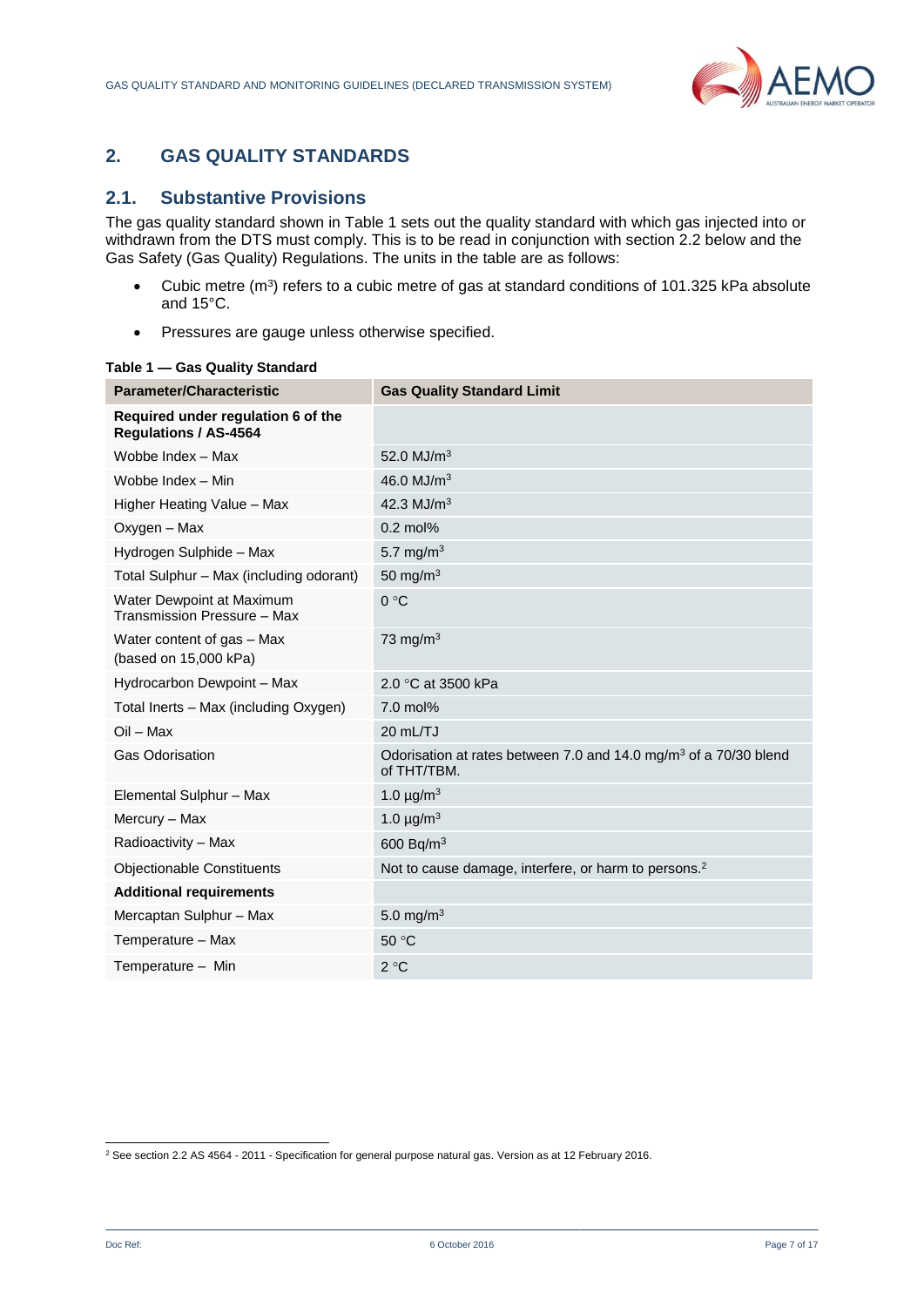

## **2.2. Explanatory Schedule**

This section explains the specification limits set out in section 2.1.

#### **2.2.1. Water content**

For the purposes of gas injected at a system injection point, the relevant transmission pressure for determining water dew point is deemed to be 15,000 kPa. For typical natural gas compositions, a 0°C dewpoint at 15,000 kPa corresponds to a water content of 73 mg/m<sup>3</sup>, and AEMO uses this as the basis for the specification in this document.

#### **2.2.2. Compressor oil**

The limit of 20 mL/TJ is based on AS 4564, which was derived from the Queensland Petroleum and Gas (Production and Safety) Regulation 2004. The limit is an acknowledgment that, while undesirable, it is almost inevitable that some lubricating oil will escape from filters and coalescers downstream from compressors and other facilities. The limit is intended to restrict oil accumulation to manageable quantities and provide guidance for the design of oil separation equipment at compression facilities.

#### **2.2.3. Objectionable constituents**

The prescribed standard of quality for natural gas<sup>3</sup> conveyed through a transmission or distribution pipeline is set out in AS 4564 as follows:

*"*The gas shall not contain –

- a) materials, dust, and other solid or liquid matter, waxes, gums, gum forming constituents, and unsaturated or aromatic hydrocarbons to an extent which might cause damage to, or interference with the proper operation of pipes, meters, regulators, control systems, equipment or appliances, or which might cause the gas to be harmful or toxic to persons having contact with it in normal work operations or usage;
- b) unsaturated or aromatic hydrocarbons to an extent which causes unacceptable sooting;
- c) other substances to the extent that they cause damage to, or problems in operation of pipelines or appliances or that cause the products of combustion to be toxic, or hazardous to health, other than substances that are usually found in natural gas combustion products".

The levels at which some objectionable constituents might cause damage or be a health hazard are:

#### **Elemental Sulphur: 1.0 μg/m<sup>3</sup>**

Elemental sulphur vapour concentration should be below 1.0  $\mu$ g/m<sup>3</sup> (approx. 1x10<sup>-4</sup> ppm) to ensure that there will be no deposition of elemental sulphur at operating temperatures above 2°C. The elemental sulphur formation and deposition process is extremely complicated and depends on a number of contributing factors. The limit is based on elemental sulphur equilibrium data published as part of elemental sulphur deposition studies by Dr. D. Pack (Curtin University)<sup>4</sup>.

#### **Mercury: 1.0 μg/m<sup>3</sup>**

Mercury is hazardous to human health if ingested, absorbed through the skin or inhaled. Mercury can also cause "liquid metal embrittlement" and subsequent failure of aluminium alloys.

The National Occupational Health & Safety Commission (NOHSC) time weighted average (8 hours a day for five days a week) occupational health exposure is 25 μg/m<sup>3</sup> in air.

l

<sup>&</sup>lt;sup>3</sup> Regulation 6 of the Gas Safety (Gas Quality) Regulations 2007. Version No. 003. Version as at 12 February 2016.

<sup>4</sup> Elemental Sulphur Formation in Natural Gas Transmission Pipelines. 2005. Version as at 12 February 2016.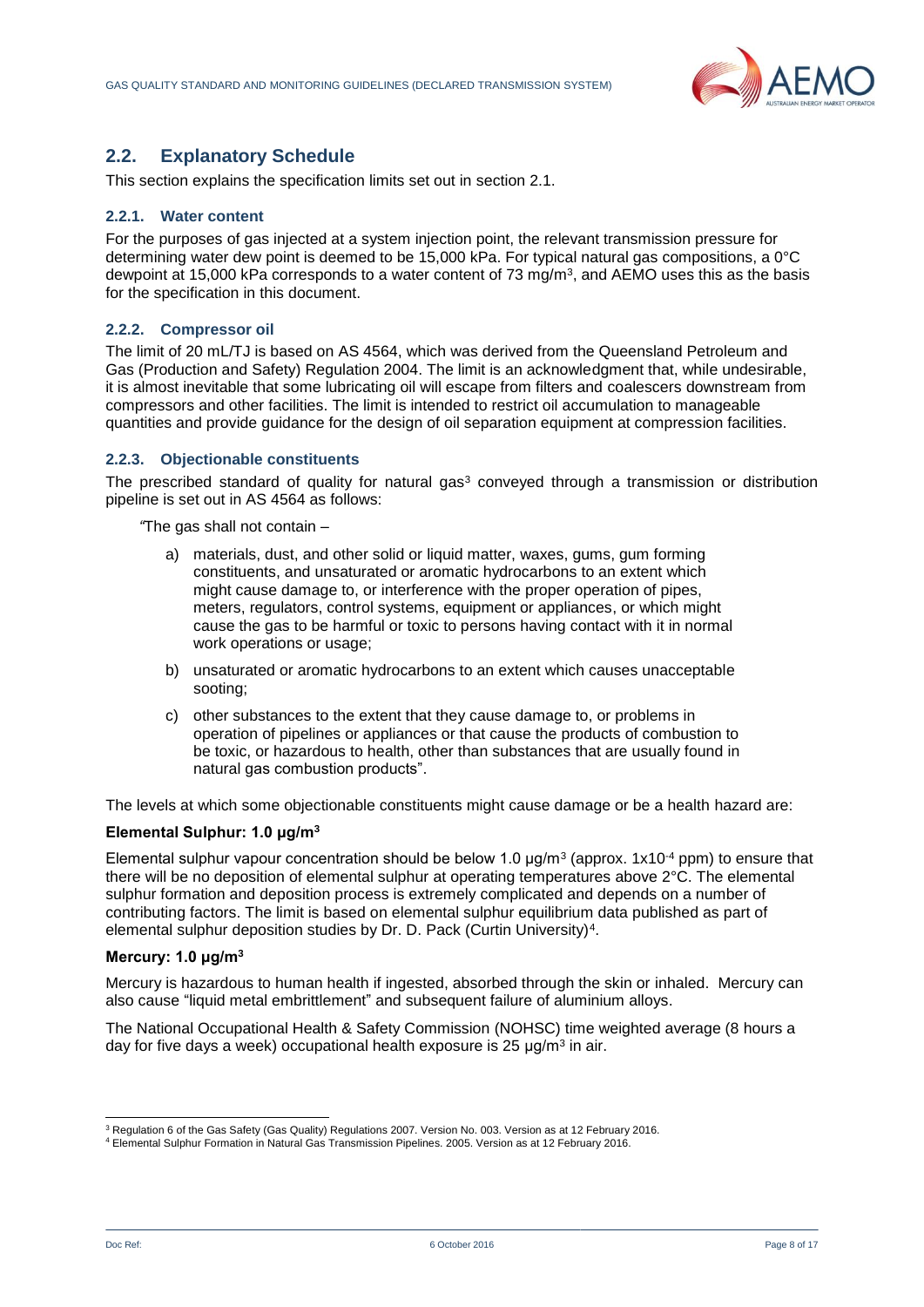

Mercury removal equipment for natural gas is quoted as being able to reduce concentration down to 0.1 μg/m<sup>3</sup> from inlet concentrations of 25 - 50 μg/m<sup>3</sup>. The atmospheric concentration (depending on location) is generally around 0.02 μg/m<sup>3</sup> (but higher in some industrial centres).

The figure of 1.0 μg/m<sup>3</sup> mercury in natural gas will not add significantly to the background mercury level in a house or factory, is technically feasible and well below the occupational health exposure level after dilution during combustion.

#### **Radioactivity: 600 Bq/m<sup>3</sup>**

Radioactivity historically was not considered to be not an issue in Victoria. However as radon has since been detected in Victoria, testing is to be conducted for new fields and as needed to monitor compliance with AS 4564 for existing fields. The limits in AS 4564 are based on Western Australian practice and provide guidance for the development of future gas sources and interstate gas transfers.

Radioactivity in natural gas is due primarily to radon. The limit of 600 Bq/m<sup>3</sup> is such that the contribution of combustion products to the indoor radiation level will not exceed the exposure monitoring limit set by the Australian Radiation Protection and Nuclear Safety Agency of 200 Bq/m<sup>3</sup>. At these levels, gas combustion will not add significantly to the background radiation levels in a house or factory. The average concentration of radon in Australian homes is about 12 Bq/m<sup>3</sup>.

#### **2.2.4. Gas odorisation**

Regulation 7 of the Gas Safety (Gas Quality) Regulations provides that for the purposes of sections 33(1) and (2) and 79A(1) of the Gas Safety Act 1997, it is a prescribed standard of quality that all gas must:

- "a) have an odour which is distinctive and unpleasant; and
- b) have an odour level that is discernible at one-fifth of the lower explosive limit of the gas".

AEMO's preferred gas odorant is a blend of 70% THT and 30% TBM injected into the gas stream at a rate of at least 7 mg/m<sup>3</sup> in the gas. This is to ensure that gas withdrawn from the DTS has an odorant concentration of at least 7 mg/m<sup>3</sup> in the gas. This gas odorisation regime continues to be considered adequate to meet Gas Safety (Gas Quality) Regulation requirements. This mix is used as the odour is familiar to the community. Other odorant blends and injection rates are acceptable if they also meet the Gas Safety (Gas Quality) Regulation requirements.

While odorant injection rates from 7 to 14 mg/m<sup>3</sup> of gas are acceptable, rates of up to 23 mg/m<sup>3</sup> (usually limited-term associated with "conditioning" new pipelines) are acceptable, provided the injection does not create "nuisance" leak reporting**.**

#### **2.2.5. Mercaptan sulphur**

This mercaptan sulphur level relates to the smell of gas before odorant is added. It is based on the level likely to impact on odorisation levels.

Mercaptan sulphur is continuously measured only if initial measurements indicate that significant levels of mercaptan sulphur are present in the gas-producing geological formations.

#### **2.2.6. Temperature – minimum**

The minimum temperature limit is based on the maximum hydrocarbon dewpoint limit temperature.

#### **2.2.7. Temperature – maximum**

The maximum temperature limit is based on the physical limitation of the pipeline. Prolonged operation at high gas temperatures can have a harmful effect on pipeline steels (stress cracking), valve and regulator seals and components, and corrosion protection coatings.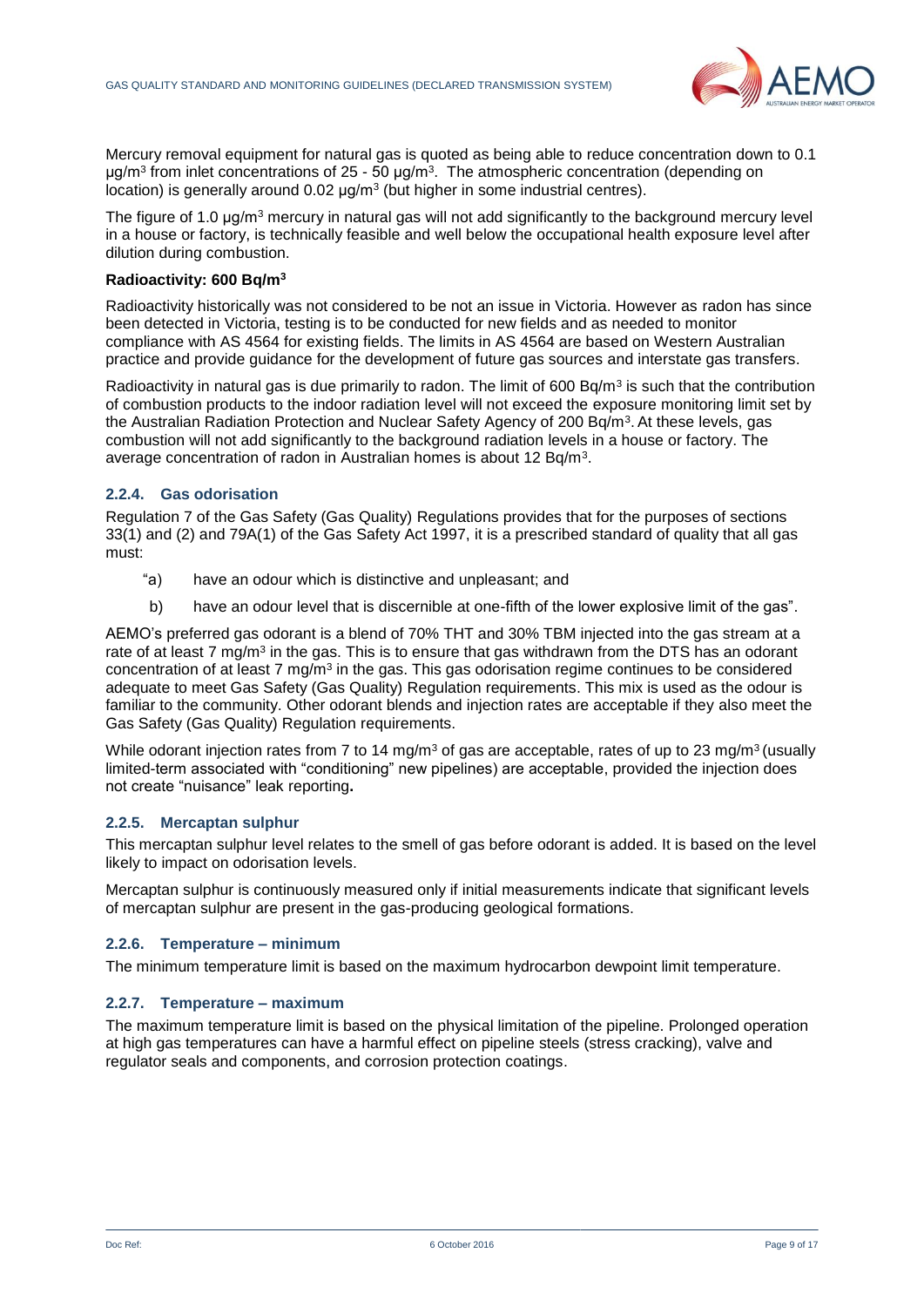

## <span id="page-9-0"></span>**3. GAS QUALITY MONITORING SYSTEM**

Gas quality monitoring systems are required at each system injection point and at other points in the DTS as considered necessary or desirable by AEMO under rule 288(1).

Their purpose is to monitor the quality of gas injected into and withdrawn from the DTS. The gas quality monitoring systems are provided and paid for by the DTS service provider, unless otherwise agreed with the connected party associated with that monitoring point.

Rule 288(2) requires AEMO to approve all gas quality monitoring systems connected to the DTS.

## **3.1. Required Equipment**

As outlined in rule 288(4), a gas quality monitoring system must contain the following equipment:

- Gas chromatograph for composition, heating value, relative density, hydrocarbon dewpoint and Wobbe Index.
- Oxygen analyser.
- Sulphur analyser for hydrogen-sulphide and total sulphur.
- Water analyser.

The gas quality monitoring system must also have the following:

- Flow meter.
- Pressure and temperature indication.
- Odorant injection skid.

The odorant skid must include odorant flow indication in addition to the odorant concentration based on pump stroke rate. This is because odorant concentration based on pump stroke can provide a false odorant concentration if there is an issue with the injection skid that results in no odorant being injected into the gas (i.e. blockage or low tank level).

Where multiple measurement instruments of a given type are installed at a particular site, the Responsible Person must nominate which instrument is to be used as the official data source. Where instruments may be swapped-over, a separate official data source must be created with the official instrument data fed through it, thus ensuring that AEMO is able to monitor the correct instrument at all times.

## **3.2. Communication Requirements**

To ensure continuous transmission of gas quality data to AEMO in real time as required by rule 288(3), a primary and secondary (back-up) form of communication is required for all gas quality monitoring systems.

The communications protocol is the same as that used for Custody Transfer Meters (CTM) as defined in the AEMO 'Wholesale Market Metering Communication Procedures (Victoria)'.

## **3.3. Data Requirements**

Instantaneous readings and hourly average readings of measured parameters are to be made available to AEMO. Hourly average readings are to be retrievable by AEMO from the Remote Telemetry Unit (RTU) at the monitoring point for at least 35 days from when measurements were made.

Data requirements are the same as that used for CTMs as defined in the AEMO 'Wholesale Market Metering Communication Procedures (Victoria)'.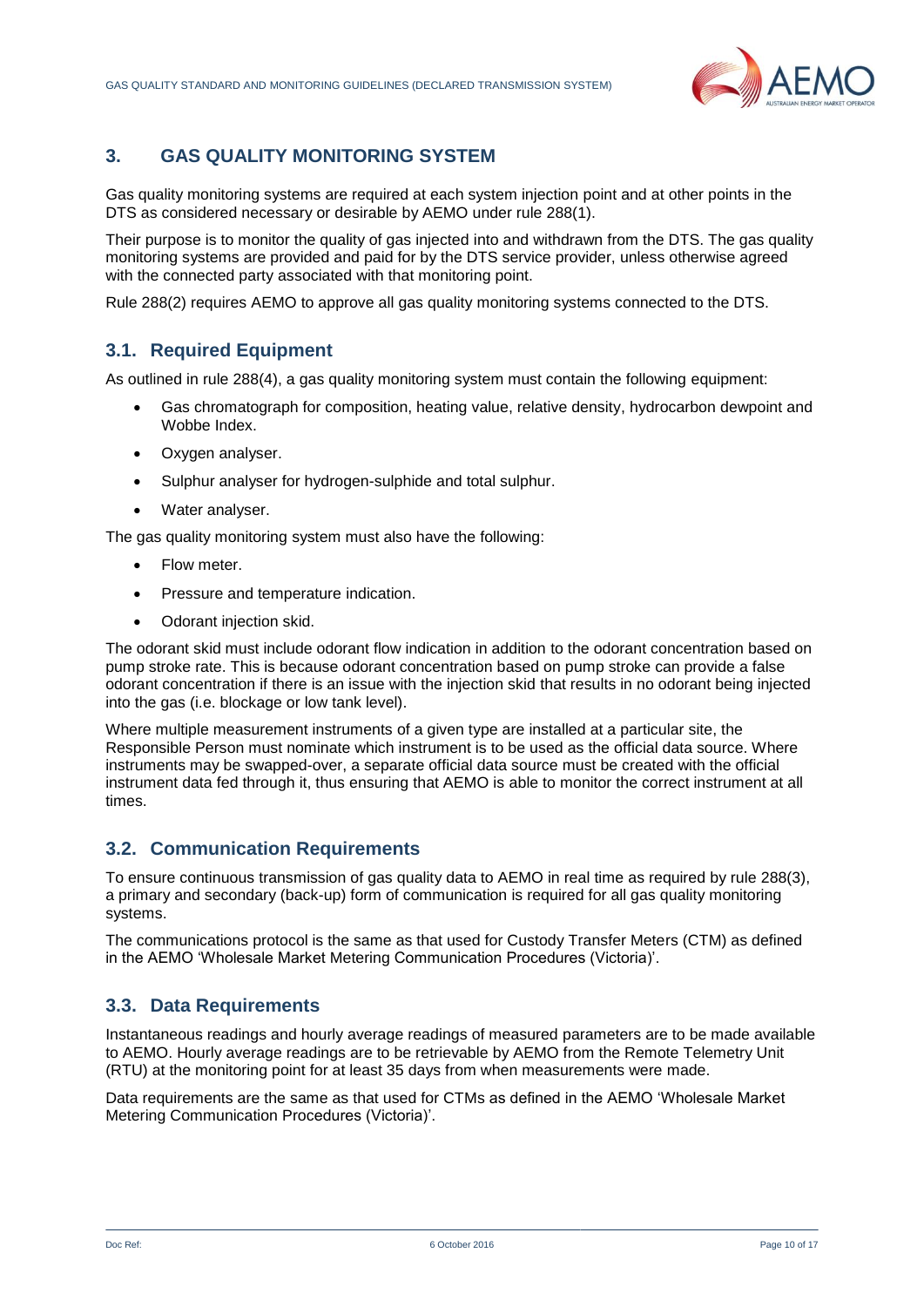

#### **3.3.1. Time Stamping of Data**

Australian Eastern Standard Time (AEST) is to be used in all data transfers for all time stamping.

All readings require a Julian time "time stamp" as outlined below:

- For averaged data, the time stamp relates to the start time of the measurement period. For example, "hourly average" data for the 0900 to 1000 hour period would be time stamped 9:00:00 am.
- "Daily average" readings are to be referenced to 6:00:00 am AEST for the start of the gas day.
- For "instantaneous" (i.e. single measurement) readings, the time stamp relates to the time of measurement.

Time stamping of data must be within ±5 seconds of AEST.

#### **3.3.2. Measurement Range and Frequency**

The measurement equipment shall be capable of measuring the required parameters within the required uncertainty for values considered "in specification" as well as values considered "out of specification" up until at least the "curtail" limit for that parameter. These limits can be found in AEMO's "Gas Quality Guidelines".

If the installed equipment cannot cover the specified range, the "curtail" limit for that injection point will be reduced to the measuring limit of the equipment.

The Gas Safety (Gas Quality) Regulations require that the instruments for Wobbe Index and Hydrogen Sulphide (or an instrument that is approved by Energy Safe Victoria (ESV)) determine results at least once every five minutes. All other instruments should determine results at the same frequency of at least every five minutes where practicable.

#### **3.3.3. Measurement Uncertainty and Calibration**

To demonstrate compliance with AS 4564 it is necessary to show, at the accepted levels of precision of the test and calculation methods, that the value of a characteristic or concentration of a component is not beyond the specified limit. To meet this requirement, the measurement methods and equipment shall have acceptable and sufficiently low uncertainty and that is traceable to certified Standards.

For transmission pipelines, the Gas Safety (Gas Quality) Regulations require that Wobbe Index and hydrogen sulphide testing be carried out in accordance with methods accredited by NATA, or approved by ESV.

For calibration, the uncertainty of reference standards used to calibrate the monitoring instruments must be sufficient to ensure the reliable determination of the measured parameter. The preparation of reference standards shall be traceable to national standards and shall have acceptable certification.

AEMO's requirements are listed in Table 2 and Table 3 covering online and offline uncertainty requirements respectively.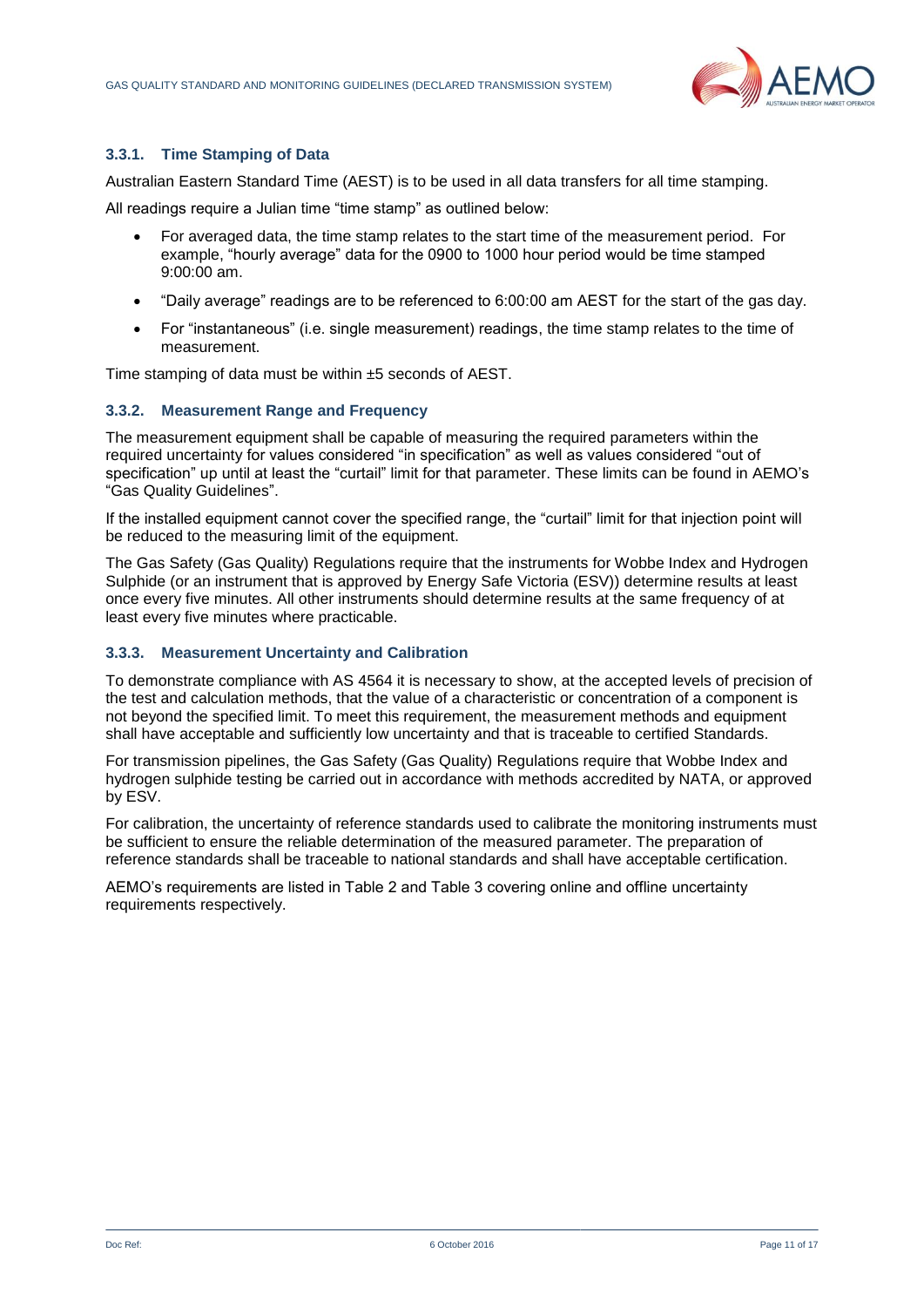

| <b>Parameter</b>            | <b>Uncertainty</b>           | <b>Comments</b>          |
|-----------------------------|------------------------------|--------------------------|
| Composition                 | $\pm$ 0.05% (repeatability)  | Based on HV calculation. |
| Wobbe Index                 | $\pm$ 0.04 MJ/m <sup>3</sup> |                          |
| <b>Heating Value</b>        | $\pm$ 0.04 MJ/m <sup>3</sup> |                          |
| <b>Relative Density</b>     | $\pm$ 0.1% of reading        |                          |
| Hydrogen Sulphide           | $\pm$ 0.5 mg/m <sup>3</sup>  |                          |
| <b>Total Sulphur</b>        | $\pm$ 2.0 mg/m <sup>3</sup>  |                          |
| Mercaptan Sulphur           | $\pm$ 2.0% (repeatability)   | Only where required.     |
| Oxygen                      | $\pm$ 0.01 mole%             |                          |
| Water content               | $\pm$ 3.0 mg/m <sup>3</sup>  |                          |
| Total Inert gases           | $\pm$ 0.07 mole%             |                          |
| <b>Hydrocarbon Dewpoint</b> | $\pm$ 1.0 °C                 |                          |
| Temperature                 | ± 0.3 °C                     |                          |
| Odorisation                 | $\pm$ 0.2 mg/m <sup>3</sup>  | Calculated or measured.  |
| Mercury                     | To be determined             | Only where required.     |

## **Table 2 Required Measurement Uncertainties for Online Measurement**

## **Table 3 Required Measurement Uncertainties for Offline Sampling**

| <b>Parameter</b>                  | Uncertainty                | <b>Comments</b>                                                                                                                                               |
|-----------------------------------|----------------------------|---------------------------------------------------------------------------------------------------------------------------------------------------------------|
| Radioactivity                     | $\pm$ 50 Bg/m <sup>3</sup> | Limit increased from $\pm$ 10 following feedback that this<br>was not achievable.                                                                             |
| Oil                               | See comments               | Retrospective logging of oil collected. Reasonable<br>levels of accuracy are to be used during the<br>measurement and calculation process.                    |
| Mercury                           | See comments.              | Reasonable levels of accuracy are to be used during<br>the measurement and calculation process which is to<br>be provided in the Gas Quality Monitoring Plan. |
| <b>Elemental Sulphur</b>          | See comments               | Reasonable levels of accuracy are to be used during<br>the measurement and calculation process which is to<br>be provided in the Gas Quality Monitoring Plan. |
| <b>Objectionable Constituents</b> | See comments               | Reasonable levels of accuracy are to be used during<br>the measurement and calculation process.                                                               |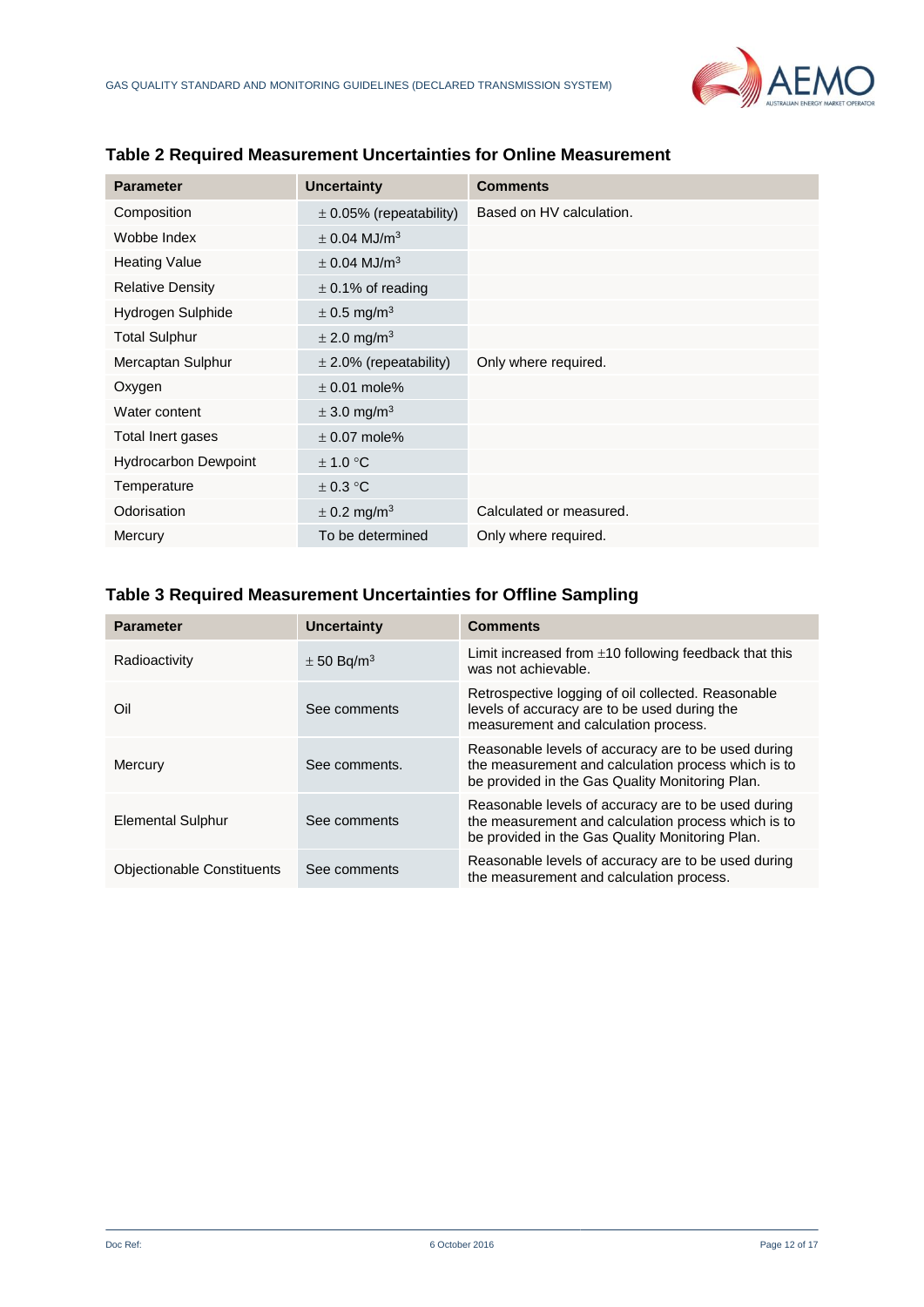

## <span id="page-12-0"></span>**4. GAS QUALITY MONITORING PLAN**

In addition to the gas quality monitoring system requirements outlined in chapter 3, a Gas Quality Monitoring Plan must be submitted to AEMO for approval. This plan is to ensure that the accuracy and reliability of the gas quality monitoring system is implemented and maintained as per rule 288(6). The plan must include:

- Provision for periodic testing, including objectionable contaminants.
- Calibration of the gas quality monitoring system.
- Procedures for ensuring that the gas quality monitoring system including its data will remain free from interference.
- Provision for storing all data relating to operation and calibration of gas quality monitoring equipment, including offline testing.

AS 4564 sets out that the testing of gas quality parameters shall be at a frequency that reasonably confirms compliance at all times.

The sections below details AEMO requirements for inclusion in the Gas Quality Monitoring Plan.

## **4.1. Frequency of review and change management**

Gas Quality Monitoring Plans should be updated and re-submitted to AEMO at an interval of not more than every three years. A yearly confirmation may also be requested by AEMO to confirm that there have been no material changes and the current plan is still appropriate.

In addition, when material changes are made that impact either the gas being monitored or the monitoring systems, AEMO must be notified and an updated Gas Quality Monitoring Plan submitted. These changes may include:

- New fields being brought online.
- Changes to the type of plant processing equipment used.
- Changes in sample point location or measuring equipment.

Changes not requiring an update would be like-for-like equipment changes and equipment repair. These latter changes should be recorded as part of the equipment maintenance records and made available to AEMO on request.

#### **4.2. Site and system overview**

The Gas Quality Monitoring Plan should include an overview of the system injection point which includes:

- A schematic diagram of the site showing source(s) of the gas, refer to Appendix A.
- Locations (e.g. geographical location, relation to production facility, pipeline connection, etc.).
- A list of gas quality parameters measured at each location (e.g. if some gas quality parameters are measured at an upstream point).
- Any back-up or stand-by measurement equipment (including data communication pathways).
- Other potential sources of gas quality information (e.g. upstream measurements, adjacent upstream facilities etc.).
- Details of any measurements that are not made (e.g. ESV exemptions, intrinsic nature of the gas, prior measurements, etc.). Copies of any exemptions and other supporting evidence should be attached to the monitoring plan.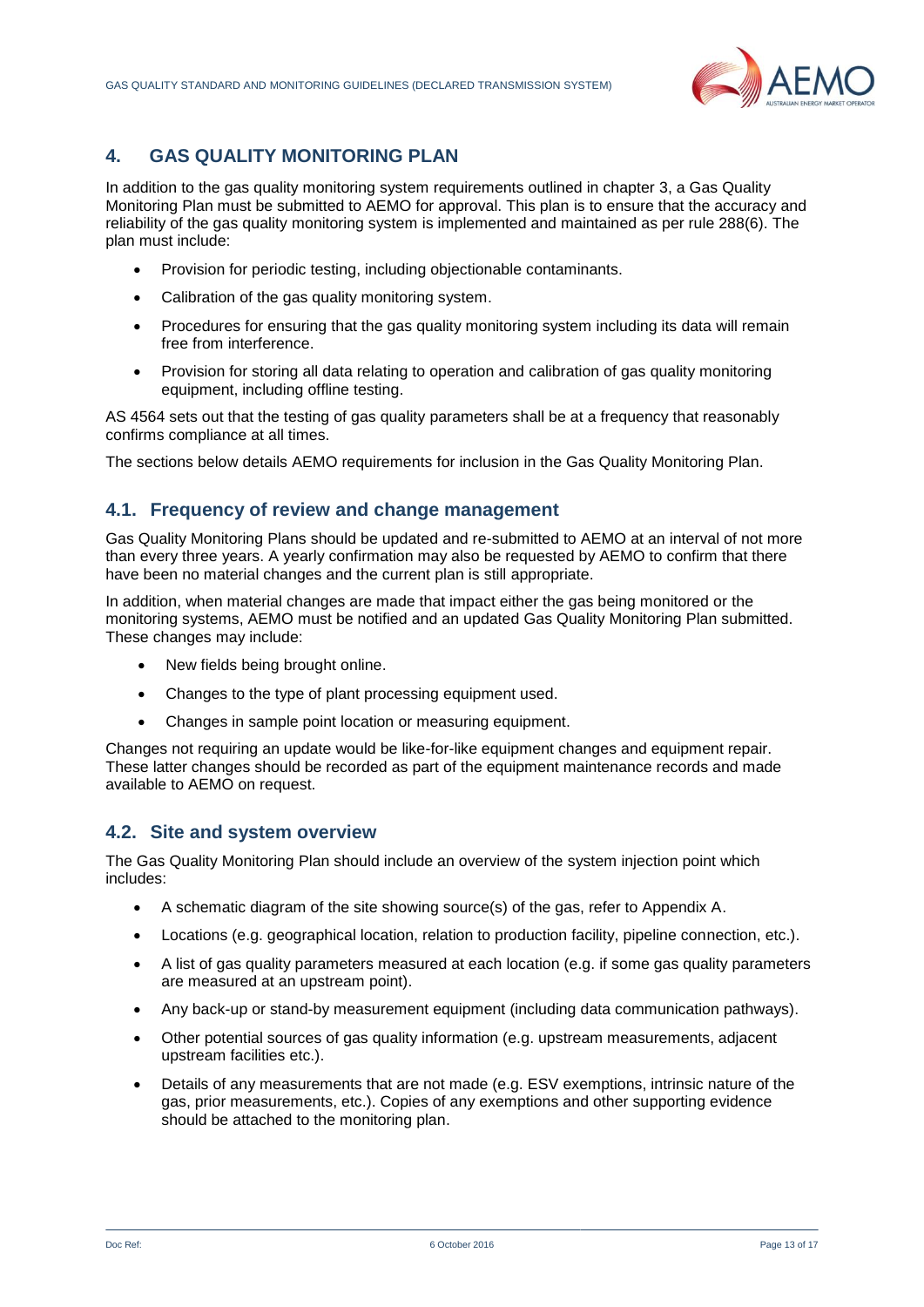

 Site and data security (e.g. chain-wire mesh enclosure, manned site, locked room, restricted access to servers etc.).

## **4.3. Gas quality parameters**

Gas quality parameters that need to be included are covered in the table below and the following sections. These parameters are split into two main categories: online and offline monitoring.

| <b>Parameter</b>                    | <b>Online</b> | <b>Offline</b> | <b>Comments</b>                                                                                                                   |
|-------------------------------------|---------------|----------------|-----------------------------------------------------------------------------------------------------------------------------------|
| Composition                         | $\checkmark$  |                | Not a "quality" parameter but required for Heating Value,<br>Wobbe Index and corrected volume calculations.                       |
| Wobbe Index                         | $\checkmark$  |                |                                                                                                                                   |
| <b>Heating Value</b>                | $\checkmark$  |                |                                                                                                                                   |
| <b>Relative Density</b>             | $\checkmark$  |                | Not a "quality" parameter but is used for Wobbe Index<br>calculation.                                                             |
| Hydrogen Sulphide                   | $\checkmark$  |                |                                                                                                                                   |
| <b>Total Sulphur</b>                | $\checkmark$  |                | Includes contribution from odorant.                                                                                               |
| Mercaptan Sulphur                   | $\checkmark$  |                | Only where required.                                                                                                              |
| Oxygen                              | $\checkmark$  |                |                                                                                                                                   |
| Water content                       | $\checkmark$  |                |                                                                                                                                   |
| Total Inert gases                   | $\checkmark$  |                |                                                                                                                                   |
| Oil                                 |               | $\checkmark$   |                                                                                                                                   |
| Hydrocarbon<br>Dewpoint             | $\checkmark$  |                |                                                                                                                                   |
| Temperature                         | $\checkmark$  |                |                                                                                                                                   |
| Radioactivity                       |               | $\checkmark$   |                                                                                                                                   |
| Odorisation                         | $\checkmark$  |                | Verification of odorant flow (via a Coriolis meter) is required in<br>addition to the flow calculation based on pump stroke rate. |
| <b>Elemental Sulphur</b>            |               | $\checkmark$   |                                                                                                                                   |
| Mercury                             | $\checkmark$  | ✓              | Online or offline tests are acceptable.                                                                                           |
| Other objectionable<br>constituants |               | ✓              | Where particular objectionable constituents are controlled, this<br>should also be described.                                     |

#### **Table 4 Gas Quality Parameters**

#### **4.3.1. Online requirements for individual gas quality parameters**

For each online gas quality parameter, the items that need to be covered include:

- Type of equipment (measurement principle) (e.g. GC, tuned laser, chilled surface, capacitance, etc.).
- Basis of any calculated results (e.g. for hydrocarbon dewpoint: the equation of state and any "characterisation" applied). For the odorisation rate, this needs to state whether it is based on pump stroke or odorant flow, the algorithm applied (if applicable) and any smoothing applied.
- Make and model of equipment including any fitted options and modifications made.
- Measuring range and expected uncertainty over that range.
- Sampling frequency (if not continuous), reading update frequency and any averaging of output.
- Sample point location (e.g. adjacent to meter, upstream of pressure reduction, downstream of filter etc.) and sample lag time.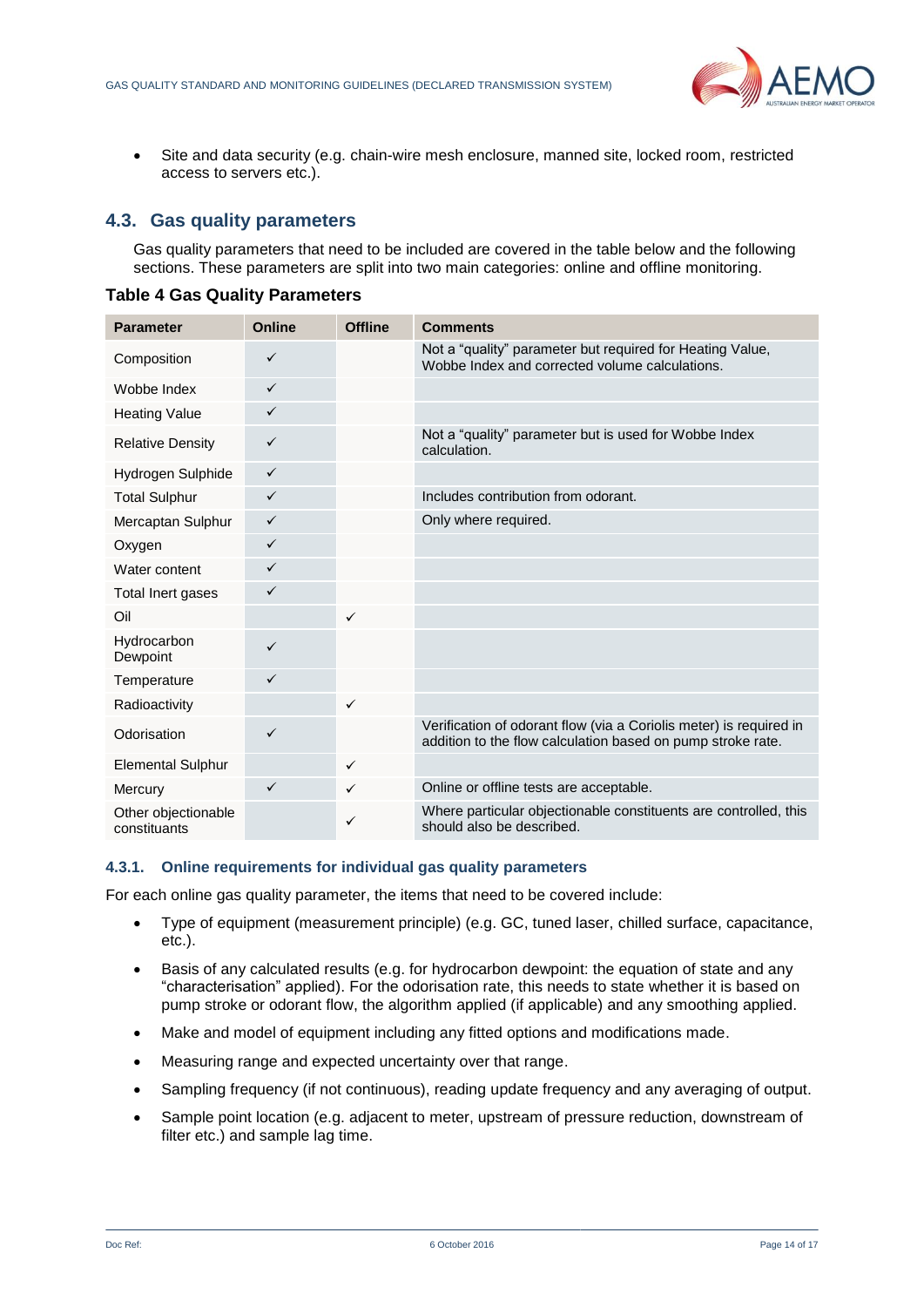

- Any sample conditioning (e.g. heating, filters, liquids removal, drying, etc.).
- Calibration frequency and duration (e.g. calibration gas applied for 10 minutes every 48 hours or three samples every 24 hours, etc.).
- Calibration principle, frequency and source of calibration material (note that the Gas Quality Regulations require some parameters to be tested using methods accredited by NATA or approved by ESV). Calibration gases must be traceable to national standards. AEMO may request to witness a calibration as agreed with each site.
- Maintenance, repairs and service records for online measurement equipment.
- Any routine "spot tests" to check systems (e.g. chilled mirror tests for hydrocarbon dewpoint or water content or application of a different calibration sample).
- Detection and reporting of equipment faults (e.g. monitoring of equipment by the provider of the system, odorant flow indication or low odorant levels).
- Back-up equipment or other offline alternatives.
- Prevention and/or detection of tampering and/or inadvertent interference with the equipment. (This may be just the site security or may involve locked cabinets, passwords, etc.).
- Alternate sources of gas quality data in the event of equipment failure (e.g. measurements from adjacent facilities or within the facility).
- Details of the electronic storage of data by the provider of the monitoring system and the availability of that data to AEMO (e.g. csv or spreadsheet files, operator screen printouts, etc.).
- Storage of maintenance and measurement system check records, and availability of that information to AEMO (e.g. calibration reports, calibration gas composition certificates, etc.).

#### **4.3.2. Offline requirements for individual gas quality parameters**

For each offline gas quality parameter, the items that need to be covered include:

- Initial levels of the component/s from the reservoir or field testing.
- Sampling frequency will be on a risk-based approach in line with the AS 2885.1. The frequency will depend on the parameter and its concentration. Initial timing to use as a guide:
	- $\circ$  Where treating is required to bring the parameter to within specification, sampling should be monthly (higher for establishment).
	- $\circ$  No treatment is required or negligible levels, sampling should be 6 monthly.
- The test method and measurement principle (e.g. GC, tuned laser, chilled surface, capacitance, etc.).
- The basis of any calculated results (e.g. for hydrocarbon dewpoint: the equation of state and any "characterisation" applied, for odorisation: the algorithm applied and any "smoothing", etc.).
- Measuring range and expected uncertainty over that range.
- Sample point location (e.g. adjacent to meter, upstream of pressure reduction, downstream of filter, etc.) and sample lag time.
- Any sample conditioning (e.g. heating, filters, liquids removal, drying, etc.).
- Calibration frequency.
- Calibration principle and source of calibration material (note that the Gas Quality (Gas Safety) Regulations require some parameters to be tested using methods accredited by NATA or approved by ESV).
- Calibration gases must be traceable to national standards.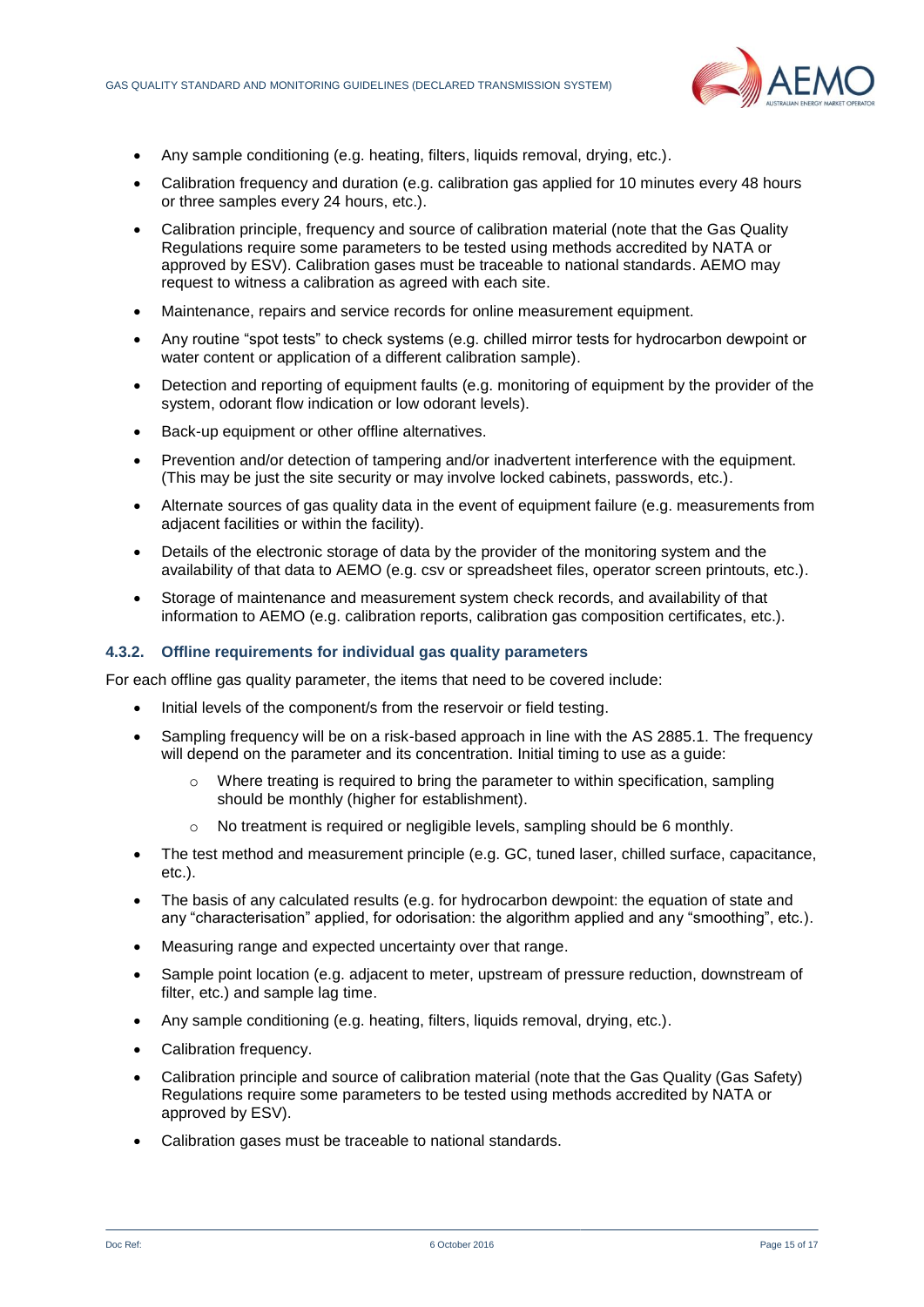

- Maintenance, repair and servicing records for offline measurement equipment.
- Storage of maintenance and measurement system check records, and the availability of that information to AEMO (e.g. calibration reports, calibration gas composition certificates, etc.).